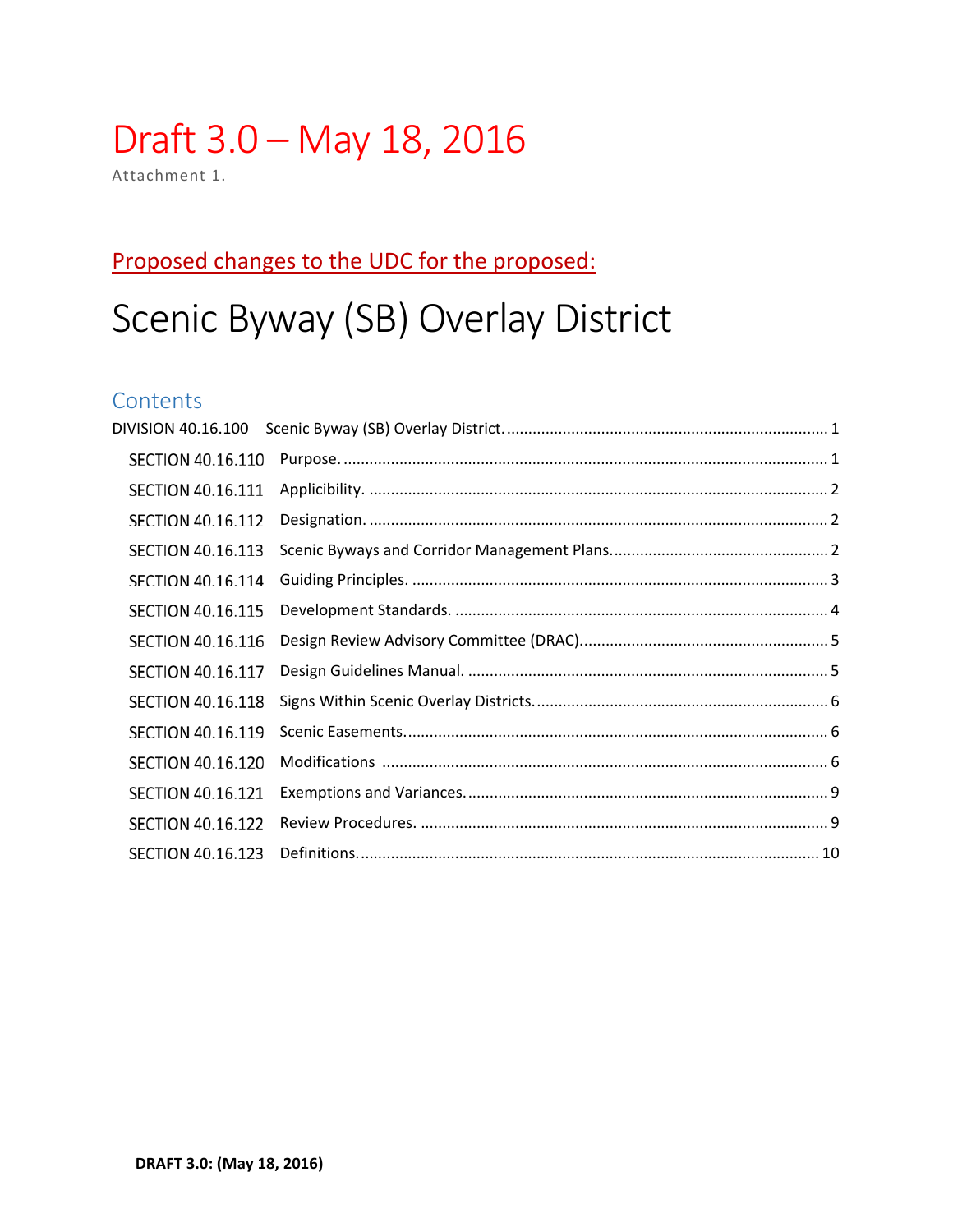# ARTICLE 16. – OVERLAY DISTRICTS

## DIVISION 40.16.100 SCENIC BYWAY (SB) OVERLAY DISTRICT.

#### SECTION 40.16.110 PURPOSE.

- **A.** <This section may be located in Art. 3 in final draft>
- **B.** The purpose of this Division is to provide the principles, standards, general provisions, and review criteria of the Scenic Byway (SB) Overlay) District.
- **C.** The protection, preservation, and enhancement of designated scenic resources is critical to the County, and promotes the health, prosperity and welfare of all citizens of the County and enhances the quality of life for all. The SB Overlay District is intended to preserve, protect and enhance the scenic resources of designated scenic byways within the County.
- **D.** The purpose of the SB Overlay District is as follows:
	- **1.** To assure maximum preservation and enhancement of the district's outstanding and unique scenic features and resources,
	- **2.** To minimize grading, tree removal, signage and changes to the existing character of roadways and the natural topography of areas along and adjoining designated scenic byways,
	- **3.** To reduce, to the maximum extent feasible, visual intrusions into the district that are not compatible with the scenic qualities, features and resources of the district,
	- **4.** To assure that the design and placement of buildings and other improvements preserve, complement, and/or enhance views from scenic byways and other roadways,
	- **5.** To assure that new development, redevelopment, infill development and other changes within the district are compatible with the scenic resources and intrinsic qualities of the district, and consistent with:
		- **a.** The goals, objectives and management strategies of Corridor Management Plans for designated scenic byways; and/or
		- **b.** The Design Guidelines established for the district.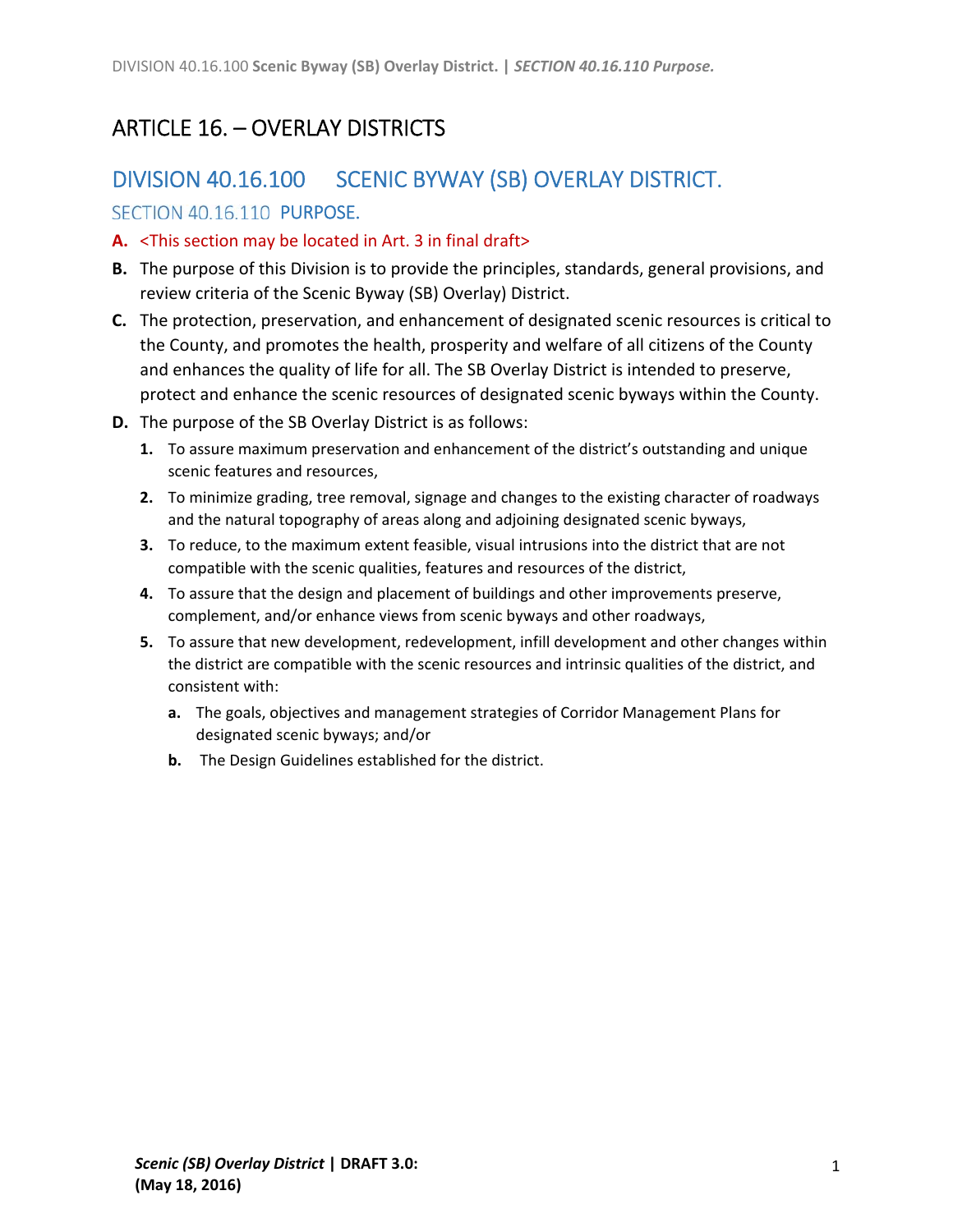#### SECTION 40.16.111 APPLICIBILITY.

- **A.** The boundaries of an SB Overlay District encompass the land area within the unincorporated areas of the County as identified and delineated on the New Castle County Zoning Map.
- **B.** Major and minor applications and sign permits are subject to the requirements of the SB Overlay District. All other application types are exempt.
- **C.** The SB Overlay District shall be in addition to, and shall overlay all other zoning districts within established SB District, so that any parcel of land lying in the SB Overlay District shall also lie in one or more of the other zoning districts provided for by this Code.
- **D.** The requirements and regulations of the SB Overlay District are in addition to the regulations of the underlying district. Where conflicts arise between the standards and/or requirements of the underlying zoning district and the SB Overlay District, the SB Overlay District requirements will apply.
- **E.** Uses shall be permitted in accordance with the underlying zoning district(s), except as modified by this Division.
- **F.** All applications subject to the requirements of this Division should also satisfy the objectives of the applicable Corridor Management Plan and the guidance of the Design Guidelines Manual for the specific overlay district in which the application is located..

#### SECTION 40.16.112 DESIGNATION.

- **A.** Prior to adoption of a Scenic Byway (SB) Overlay District, an area or road must first be designated as a Scenic Byway by the federal government or the State of Delaware.
- **B.** Adoption of an SB Overlay District shall amend the Comprehensive Development Plan and thereby be consistent with the Plan, including a district's Corridor Management Plan.

#### SECTION 40.16.113 SCENIC BYWAYS AND CORRIDOR MANAGEMENT PLANS.

- **A.** Designated scenic byways must have a duly approved Corridor Management Plan (CMP). The CMP includes a detailed inventory of the character‐defining features of the byway and specific recommendations regarding protection, preservation and enhancement of the scenic resources of the byway.
- **B.** The CMP must be consulted for design, regulatory, and management guidance, in addition to the other requirements of this Division..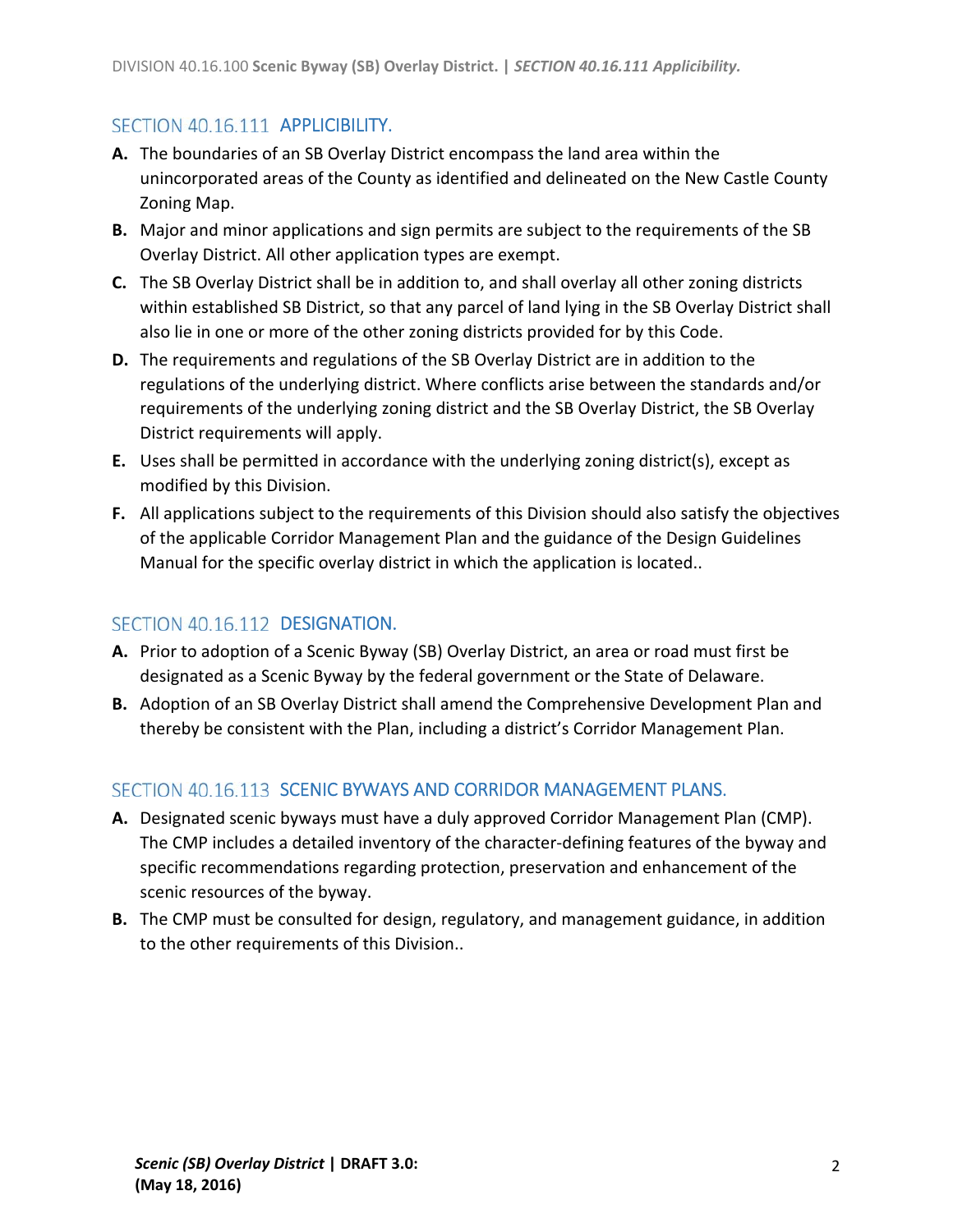### SECTION 40.16.114 GUIDING PRINCIPLES.

- **A.** Goals and Objectives. Protection, preservation, and enhancement of the character‐defining features, unique qualities and scenic resources of the byway; including scenic, natural, cultural, historic, archeological, and recreational features.
- **B.** Scenic Viewshed Protection. The primary protection and enhancement objective is scenic viewshed protection.
- **C.** Conservation Design. To the maximum extent feasible, applications must utilize conservation design strategies, consistent with the goals and objectives of the district and the definition found in 40.33.300.
- **D.** Context Sensitive Solutions. To the maximum extent feasible, applications must utilize context sensitive solutions, materials, and methods compatible with the character of the surrounding landscape.
- **E.** Enhanced Resource Protection. In addition to the protections and other standards of Article 10, applications within SB Overlay Districts should also preserve and protect additional natural, cultural, and other character‐defining site features, including but necessarily limited to, stone walls, old lanes, fence rows, and cultural remnants of past human settlement. These features should be integrated into the overall plan for the property.
- **F.** Minimal Impact. Applications must avoid visual intrusions into the scenic viewshed to the maximum extent feasible. If intrusions are unavoidable, the nature, intensity and quantity of the intrusion must be minimized. All unavoidable intrusions must be mitigated with an appropriate level of compensating features.
- **G.** Open Space. Designs should support district‐wide open space systems that protect scenic vistas, resource areas, and other character‐defining features; and should be configured to provide a contiguous and viable greenway and recreational system within the district.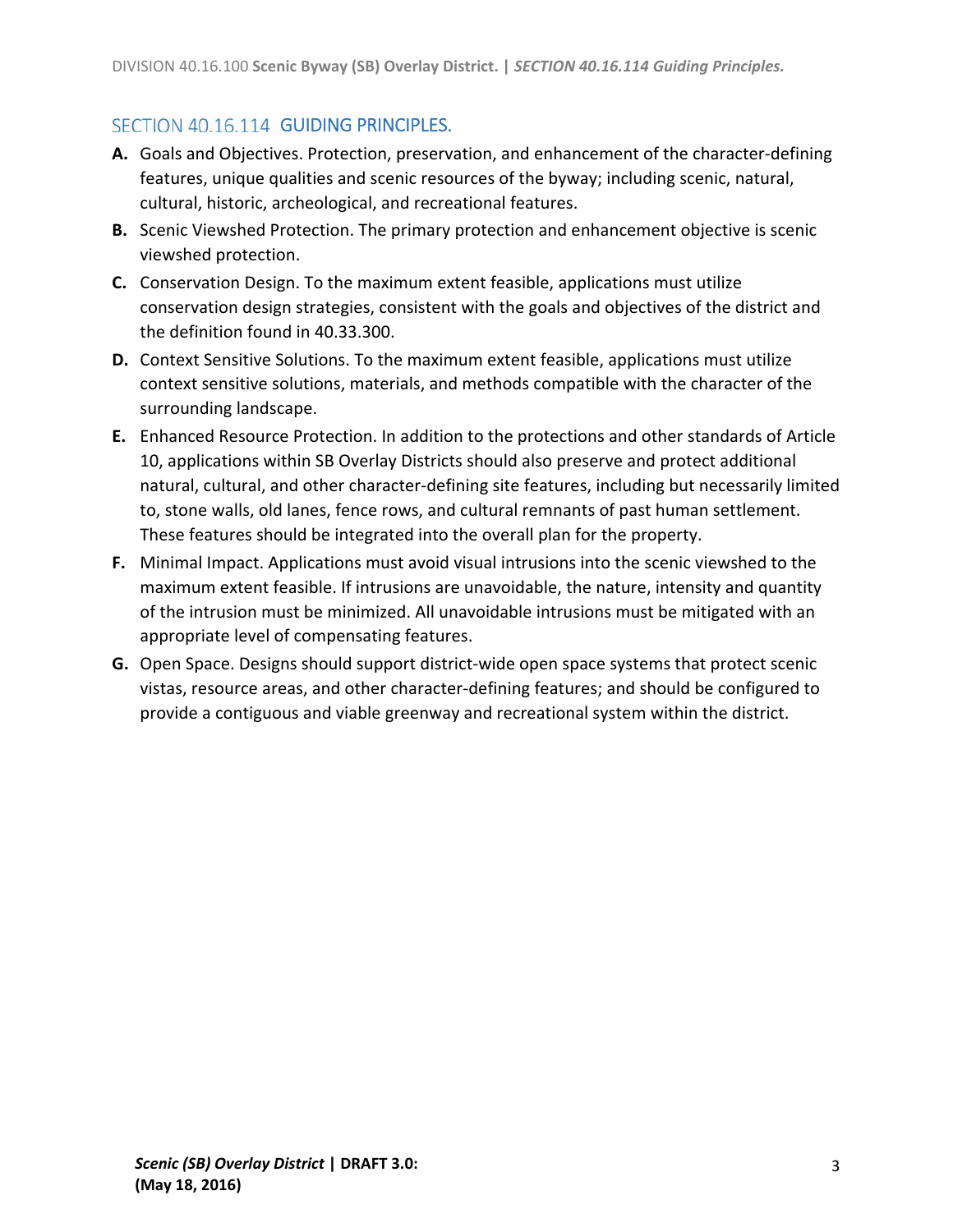### SECTION 40.16.115 DEVELOPMENT STANDARDS.

**A.** ..

- **B.** Scenic Byway (SB) Overlay Districts are composed of four (4) elements: roadways, corridors, viewsheds, and other areas. For the purposes of this Article these elements are referred to as Sub‐districts as follows:
	- 1. Sub-district 1 (SD-1): Those portions of the SB Overlay District that are within the public road right‐of‐way and are thereby under the jurisdiction of the Delaware Department of Transportation (DelDOT).
	- **2.** Sub‐district 2 (SD‐2): Those portions of the SB Overlay District that are within two‐hundred (200) feet of both sides of the public road right‐of‐way of a designated scenic road (SD‐1) and which are also within the established viewshed. SD‐2 may also be referred to as the Inner Corridor.
		- **a.** SD-2 are the protective areas immediately adjacent to scenic road rights-of-way that require the highest degree of viewshed protection.
		- **b.** Unless otherwise permitted by this Division, existing landscapes and features within SD‐2 must be protected, conserved and enhanced.
		- **c.** Development must avoid intrusions into this sub‐district. Where intrusions are unavoidable, impacts must be minimized and mitigated with a sufficient level of compensating features.
		- **d.** Buildings should not be constructed in this sub‐district, however, in unavoidable situations, a street yard setback will be established to provide the least intrusion possible, but in no case shall there be a street yard setback of less than one‐hundred (100) feet in a scenic corridor.
		- **e.** Scenic corridors shall be protected with conservation easements.
	- **3.** Sub-district 3 (SD-3): Those portions of the SB Overlay District that are between two-hundred (200) feet and one‐thousand (1,000) feet of the public road right‐of‐way (SD‐1) and which are also within the established viewshed. SD‐3 may also be referred to as the Outer Corridor.
		- **a.** Development within this sub-district should be avoided to the maximum extent feasible.
		- **b.** Development permitted with this sub-district must harmonize with the natural and scenic environment, maximize conservation design strategies, and minimize impacts and intrusions into the viewshed.
		- **c.** If intrusions are proposed within the sub-district, the visual impacts must be mitigated.
		- **d.** Intrusions that maximize distances from the scenic roadway(s) shall have reduced mitigation requirements.
	- **4.** Other Areas, Sub‐district 4 (SD‐4): All other portions of the SB Overlay District that are not within Sub-districts 1, 2 or 3. Developments within SD-4 are not subject to the requirements of this Division. Areas of SD‐2 or SD‐3 that are not within the established viewshed are considered part of SD‐4.
- **C.** Access. Changes to the scenic roadway shall be minimized. Points of access must be carefully considered and minimized through the use of common driveway easements, private roadways, and new public roadways that avoid multiple and individual driveways along scenic roadways.
- **D.** Other sub‐district development standards are listed in Table 40.16.115.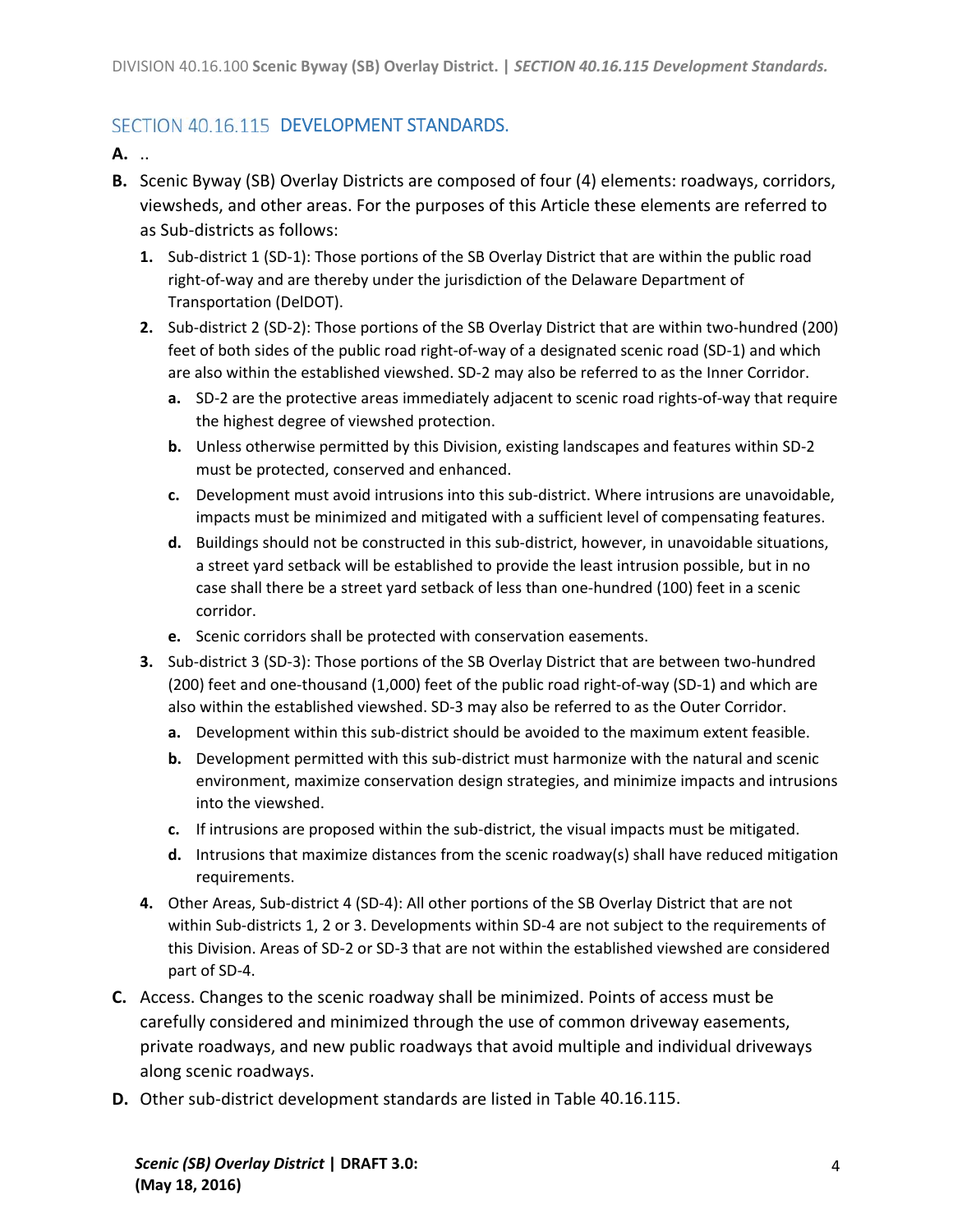|                                      | Sub-district 2<br>(0 to 200') | Sub-district 3<br>$(>200'$ to 1,000') <sup>1</sup> | Sub-district 4 |
|--------------------------------------|-------------------------------|----------------------------------------------------|----------------|
| <b>Street Yard Setbacks</b>          | 100-foot minimum              | Per underlying                                     | Per underlying |
|                                      |                               | district                                           | district       |
| Visible Building Height <sup>2</sup> |                               |                                                    |                |
| --- 0 to 100', as measured           | Not permitted                 | n/a                                                | Not permitted  |
| from r/w of SD-1                     |                               |                                                    |                |
| --- 100 to 150', "                   | 20 percent                    | n/a                                                | 20 percent     |
| --- 150 to 200', "                   | 40 percent                    | n/a                                                | 40 percent     |
| --- 200 to 400', "                   | n/a                           | 60 percent                                         | 60 percent     |
| --- 400' to 600', "                  | n/a                           | 80 percent                                         | 80 percent     |
| --- 600' or greater, "               | n/a                           | 100 percent                                        | n/a            |
| Landscaping $3$                      | Per 40.04.240                 | Per 40.04.240                                      | n/a            |
| <b>Grading and Earthwork</b>         | Limit to 3-foot               | Limit to 6-foot                                    | n/a            |
|                                      | maximum cut or fill           | maximum cut or fill                                |                |

Table 40.16.115. Sub‐district standards.

#### SECTION 40.16.116 DESIGN REVIEW ADVISORY COMMITTEE (DRAC).

A Design Review Advisory Committee shall be established for each SB Overlay District pursuant to Section 40.30.450.

#### SECTION 40.16.117 DESIGN GUIDELINES MANUAL.

- **A.** In addition to the standards set forth herein, each SB Overlay District will adopt design guidelines as part of the establishment of the SB Overlay District.
- **B.** Design guidelines will be a reference document, providing guidance in implementing this Division.
- **C.** Design guidelines will provide general instructions to applicants regarding design approaches, alternative solutions, appropriate materials and elements that are compatible with the district; and other information to assist an applicant in achieving the goals and objectives of the district.

 $1$  If located within the established viewshed.

<sup>&</sup>lt;sup>2</sup> If located within the established viewshed, the portion of the underlying district's permitted height that is allowed to be seen from a scenic roadway without screening. Does not apply to structures outside of the viewshed or structures within the viewshed that are determined to be visual accents.

<sup>&</sup>lt;sup>3</sup> See recommendations for Sec. 40.04.240 landscape standards.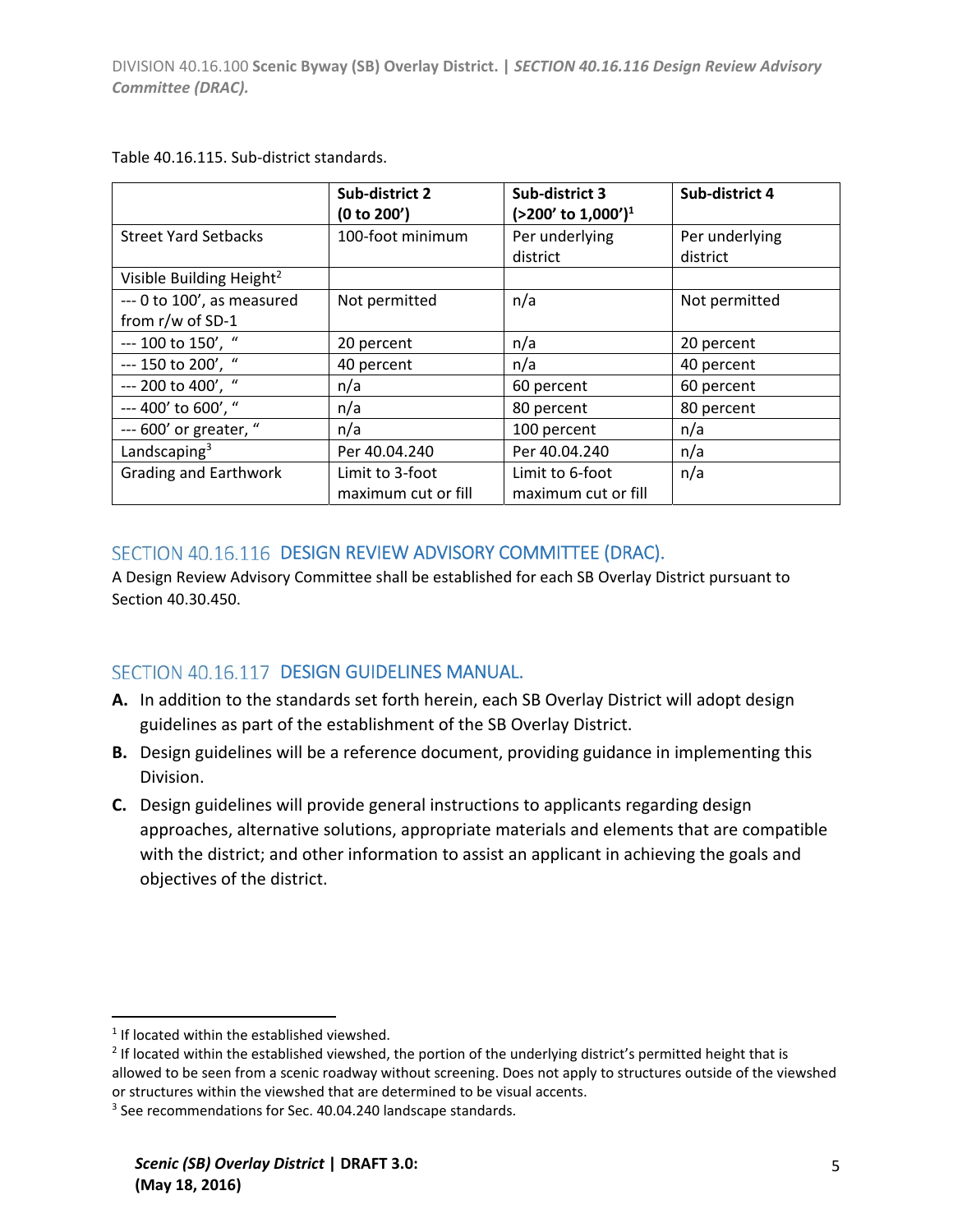DIVISION 40.16.100 **Scenic Byway (SB) Overlay District. |** *SECTION 40.16.118 Signs Within Scenic Overlay Districts.*

#### SECTION 40.16.118 SIGNS WITHIN SCENIC OVERLAY DISTRICTS.

In addition to other requirements of this Article <Article 6 in the final draft>, signs within Scenic Overlay Districts must comply with the following:

- **A.** General. The practice of 'least control' should be utilized so to avoid sign clutter inconsistent with the visual character of the SB Overlay District and to minimize, to the greatest extent practicable, the amount of signage within the district.
- **B.** Prohibited Signs. In addition to the prohibitions outlined in Sub‐sec. 40.06.040, the following signs are prohibited:
	- **1.** Marquee signs,
	- **2.** Projecting signs,
	- **3.** Roof signs.
	- **4.** Other signs that are considered incompatible with the district standards.
- **C.** Placement. Signs shall not be located within scenic corridors or designated scenic viewsheds, unless a variance is approved.4 Signs shall be located at the greatest distance practical for the intended use.
- **D.** Size. Generally signs shall be of the minimum size necessary for the intended use.
- **E.** Height. Signs shall be limited to the lowest height necessary for the intended use..
- **F.** Material and Color. Only materials and colors that are compatible with the scenic and natural qualities of the district will be permitted.
- **G.** For the purposes of off‐premises advertising, billboards and other off‐premises signage, Scenic Byway Overlay Districts are considered 'greenways' pursuant to Sec. 40.06.070.
- **H.** Nonconforming signs. All signs legally existing within the district that were rendered nonconforming on <insert adoption date> shall be removed or brought into conformity by <insert date>. See Sub‐sec. 40.06.050.E.2. for additional standards.

#### SECTION 40.16.119 SCENIC EASEMENTS.

- **A.** Protected scenic resources require an easement.
- **B.** Historic and conservation easements may be used to secure protection of scenic resources.
- **C.** Portions of lots that are protected by easements shall be credited as part of any required open space.

#### SECTION 40.16.120 MODIFICATIONS

<Modifications to standards may be located in 40.26.500 in the final draft> The following modifications are permitted in the Scenic Byway (SB) Overlay District:

<sup>&</sup>lt;sup>4</sup> Granting of a subdivision variance is by the Planning Board pursuant to the standards and processes of Section 40.31.452 through 40.31.455. Dimensional variance requests are considered a zoning variance and heard and decided by the Board of Adjustment. See Article 31 for clarification.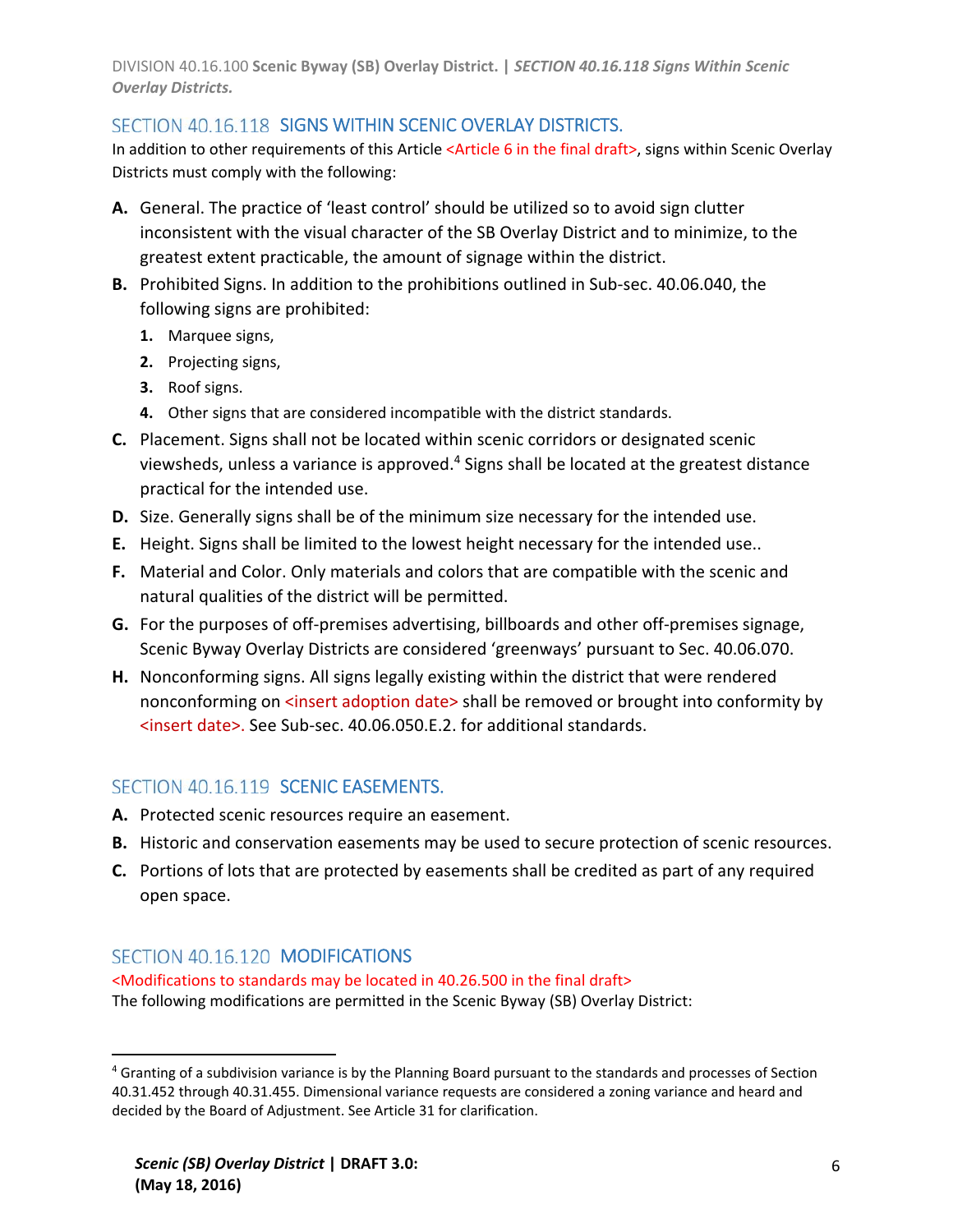- **A.** The requirements of the following divisions and/or sections may be modified in a Scenic Byway (SB) Overlay District if the goal of protecting, conserving or enhancing the byway is achieved.
	- **1.** ARTICLE 3. USE REGULATIONS
		- **a.** Division 40.03.500. Loading and parking standards.
			- i. Sec. 40.03.522. Off-street parking. Off-street parking may be reduced for cause, provided public safety is satisfied.
	- **2.** ARTICLE 4. DISRICT INTENSITY AND BULK STANDARDS
		- **a.** Division 40.04.100. District performance standards.
			- i. Sec. 40.04.110. District and bulk standards.
				- (1) *Sec. 40.04.110.A. Minimum open space ratio.* Protected resources may be preserved by scenic easements on lots and credited toward minimum open space requirements..
				- (2) *Sec. 40.04.110.D. Minimum lot area.* Bufferyards and scenic corridors may occur on lots.
		- **b.** Division 40.04.200. Landscaping.
			- i. Sec. 40.04.240. Scenic corridors. Scenic corridors may be permitted on private lots if a protective easement is provided.
		- **c.** Division 40.04.300. Bufferyard performance standards.
			- i. Sec. 40.04.302. In Scenic Byway Overlay Districts bufferyards are also required in minor land development and minor subdivisions applications.
	- **3.** ARTICLE 20. SUBDIVISION AND LAND DEVELOPMENT DESIGN PRINCIPLES
		- **a.** Division 40.20.200. Subdivision layout.
			- i. Sec. 40.20.210. Blocks. Modifications to block design shall be permitted if conservation design is utilized and scenic viewshed protection is achieved.
			- ii. Sec. 40.20.220. Lots. Modifications to lot design shall be permitted if conservation design is utilized and scenic viewshed protection is achieved.
			- iii. Sec. 40.20.230.G. Private Streets. Private streets are permitted in Scenic Byway Overlay Districts.
	- **4.** ARTICLE 21. IMPROVEMENT AND DESIGN STANDARDS
		- **a.** Division 40.21.100. Streets.
			- i. Sec. 40.21.140. Private Streets. Private streets are permitted in Scenic Byway Overlay Districts.
			- ii. Sec. 40.21.161. Curbs. Curbs are not required in Scenic Overlay Districts. All improvements to roadways must be compatible with the scenic resources of the district.
			- iii. Sec. 40.21.162. Sidewalks.. If sidewalks are required for public safety purposes, trails and pathways, in lieu of sidewalks are permitted. Alternative material may be utilized, and alignments may vary to adjust to existing topographic and natural features.
		- **b.** Division 40.22.210. Grading and drainage.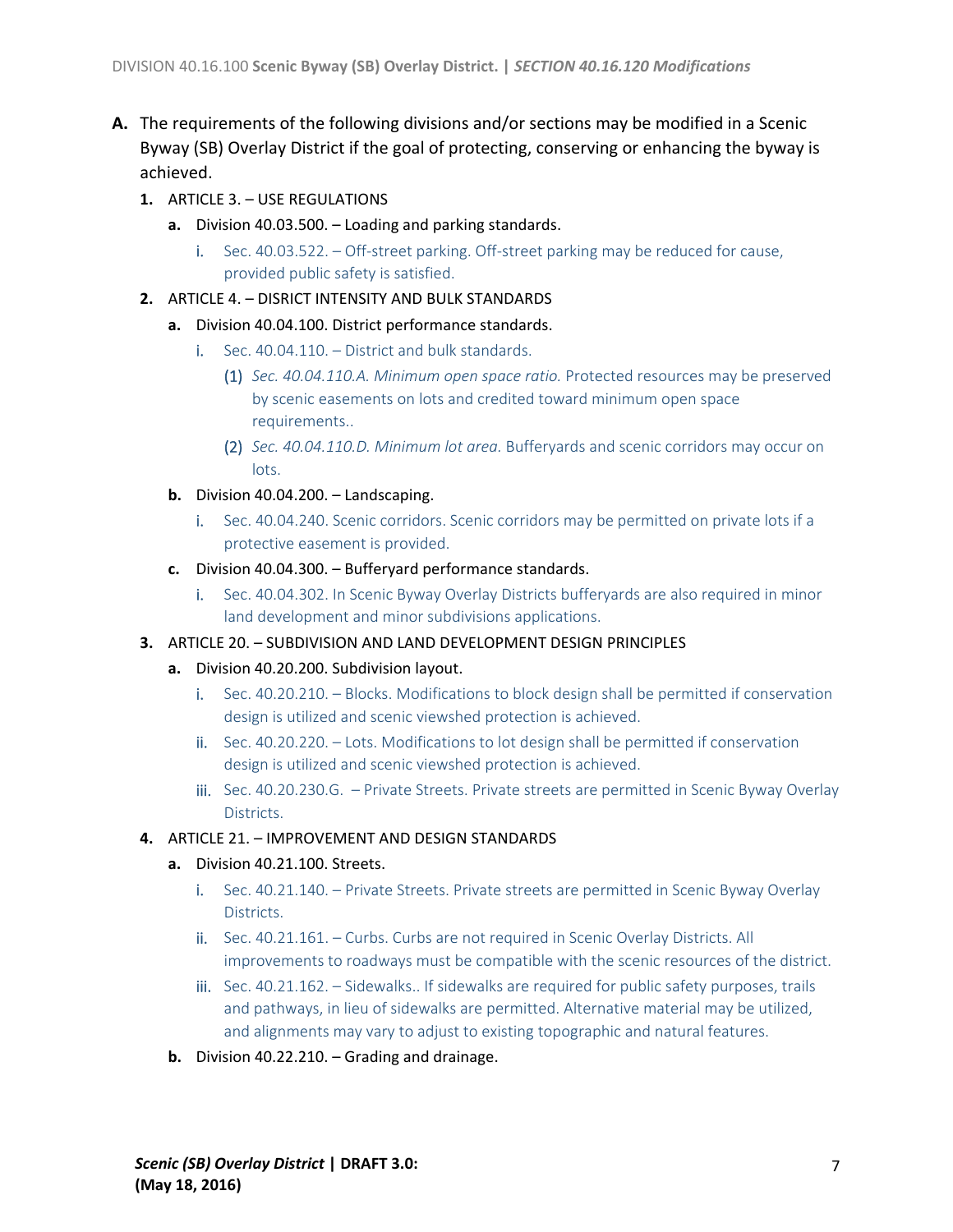- i. Sec. 40.22.210. ‐ Storm drainage. Storm drainage and stormwater management features shall conform to County green technology best management practices, and be designed in a contextual and compatible manner, maximizing natural features and plantings.
- **c.** Division 40.22.500. Other utilities.
	- i. Sec. 40.22.510. Electric and communications utilities. Undergrounding of facilities will be required in minor, as well as major subdivisions and land development projects in Scenic Overlay Districts.
- **d.** Division 40.22.600. Parking and loading.
	- i. Sec.40.22.610.B. Waiver of parking lot design standards. Waivers are permitted in Scenic Overlay Districts in order to achieve district goals, preserve scenic viewsheds and to create parking facilities that are contextual and compatible with the scenic beauty in the district.
- **e.** Division 40.22.700. Exterior lighting standards. Waivers to the standards of this division may be permitted in order to avoid light pollution in scenic viewsheds.
- **5.** ARTICLE 23. LANDSCAPING, TREES, AND EROSION. Modifications to this article are permitted in order to achieve forest, landscaping and plantings that mimic the natural features and native plant species of the district and enhance scenic viewsheds. Artificial and ornamental plantings schemes are strongly discouraged. Bufferyard and scenic corridor standards may be increased in order to advance scenic viewshed protection and enhancement.
- **6.** ARTICLE 26. MODIFICATIONS
	- **a.** Division 40.26.200. Zoning modification. Modifications to construction envelopes, bufferyards, street yard setbacks and road frontage may be permitted by the Department without the necessity of seeking a variance if scenic viewshed protection is fully achieved.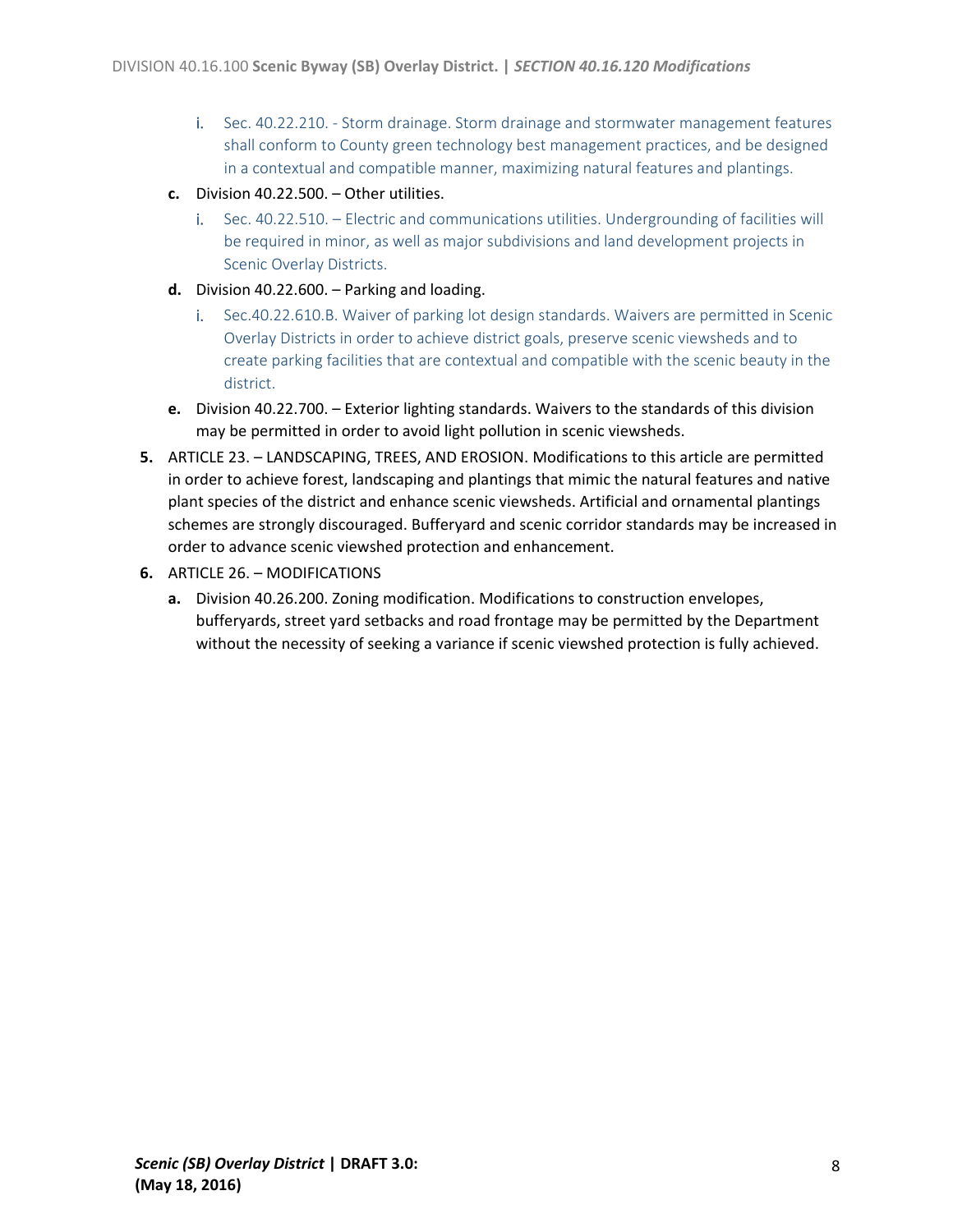DIVISION 40.16.100 **Scenic Byway (SB) Overlay District. |** *SECTION 40.16.121 Exemptions and Variances.*

### SECTION 40.16.121 EXEMPTIONS AND VARIANCES.

- **A.** Exemptions. Any project with a duly approved plan as of the date of adoption of these standards, shall be exempt from these standards for a period of three (3) years.
- **B.** Modifications. Where applications are in strict conformity to the goals, objectives, and standards of the SB Overlay district, and where the Department has discretionary authority, strict adherence to the design and development criteria of the underlying base zoning district may be waived and/or modified.
- **C.** Subdivisions Variances.<sup>5</sup> Modifications to subdivision standards in addition to those permitted by Article 26 may be considered by the Planning Board, as required by Sec. 40.31.452 through 40.31.455.
- **D.** Zoning Variances. Dimensional variances to zoning standards will be considered by the Board of Adjustment, as required by Sec. 40.31.140.
- **E.** Deprivation Standards. If application of the standards of the SB Overlay District would render a property under the deprivation standards of Sec. 40.31.620 without use, then the applicant will be permitted to construct one (1) single‐family house.

#### SECTION 40.16.122 REVIEW PROCEDURES.

- **A.** Applications must demonstrate compliance with the purpose, goals and objectives of the district, and conform to the guidance of the district's Design Guidelines Manual.
- **B.** Any proposed land development application within a Scenic Byway (SB) Overlay District shall follow the procedures of Article 31, except as modified by this Division.
- **C.** In addition to the review requirements of Article 31, required applications within the SB Overlay District shall submit a Site Analysis Plan pursuant to Appendix 1, sub‐section 3.K.
- **D.** Applications shall protect and/or enhance the scenic viewshed as specified in this Division. If an application does not fully protect and/or enhance the scenic viewshed, it must include a 'Scenic' Environmental Impact Assessment Report (S‐EIAR) with the application pursuant to Sec. 40.10.701. If an S-EIAR is provided, the Site Analysis Plan is not required.
	- **1.** The S‐EIAR must demonstrate how the application has:
		- **a.** Avoided intrusions to the scenic viewshed to the maximum extent feasible;
		- **b.** Minimized intrusions into the scenic viewshed to the maximum extent feasible; and
		- **c.** Sufficiently mitigated unavoidable intrusions with an appropriate level of compensating features.
	- **2.** Any accents and/or mitigated intrusions within the scenic viewshed shall be context‐sensitive and compatible with the scenic and natural character of the byway.

<sup>&</sup>lt;sup>5</sup> Granting of a subdivision variance is by the Planning Board pursuant to the standards and processes of Section 40.31.452 through 40.31.455. Dimensional variance requests are considered a zoning variance and heard and decided by the Board of Adjustment. See Article 31 for clarification.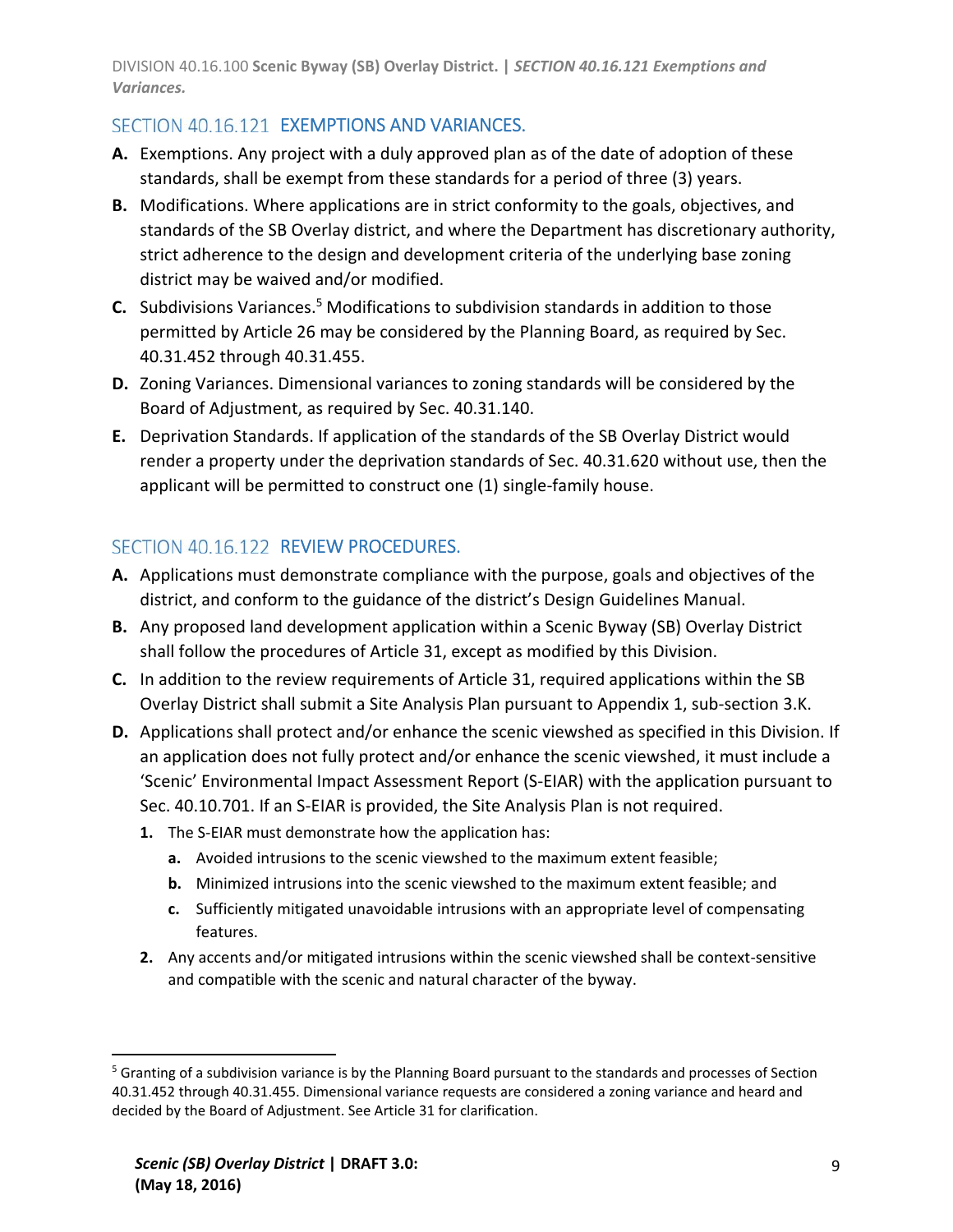#### SECTION 40.16.123 DEFINITIONS.

This Section contains the definition of words used in this Division and is supplemental to other definitions used in this Chapter found in Section 40.33.300.

*Corridor.* The road or highway right‐of‐way and the adjacent area that is visible from and extending along the highway. The distance the corridor extends from the highway could vary with the different intrinsic qualities.<sup>6</sup>

*Corridor Management Plan or CMP.* A corridor management plan is a written document that specifies the actions, procedures, controls, operational practices, and strategies to maintain the archaeological, cultural, historic, natural, recreational, and scenic qualities that support a scenic byway's designation. The plan should be developed with community involvement, provide for the conservation and enhancement of the byway's intrinsic qualities as well as the promotion of tourism and other economic development, and provide an effective management strategy to balance these concerns while providing for the users' enjoyment of the byway.

*Features, character‐defining.* Elements and features within a scenic area or byway that, if lost or altered as a result of a transportation improvement or other action, would change the byway's character and value.

*Greenway.* A linked system of open spaces, parklands, historic and cultural sites, wildlife management areas and natural preserves. Connection corridors between such resources generally will be linear in nature and can include such features as natural areas, hiking trails, bike paths, city sidewalks, stream corridors, rivers abandoned railroad rights-of-way, or scenic roads. <GREENWAY IS ALREADY USED IN THE CODE AND DEFINED IN 40.33.300, AND REFERENCES SCENIC ROADS. HOWEVER, THE DEFINITION, AND ITS USE IN ARTICLE 6‐SIGNAGE IS NOT CONSISTENT. IT IS PLACED HERE FOR REFERENCE ONLY, THIS NEEDS COORDINATION AND CLARIFICATION>

*Intrinsic quality.* Scenic, natural, historic, cultural, recreational, or archeological features that are considered representative, unique, irreplaceable, or distinctly characteristic of an area.<sup>7</sup>

*Scenic byway.* A public road having special scenic, historic, recreational, cultural, archeological, and/or natural qualities that have been recognized as such through legislation or some other official declaration.8

*State scenic byway.* A road or highway under State, Federal, or local ownership that has been designated by the State through legislation or some other official declaration for its scenic, historic, recreational, cultural, archeological, or natural qualities.<sup>9</sup> The Red Clay Valley Scenic Byway is a State Scenic Byway.

*Scenic corridor.* A scenic corridor is a specific term referenced in Sec. 40.04.240 of the UDC that generally refers to landscaping and buffering requirements along certain roads. Tthe dimensions of a

<sup>6</sup> As defined in the National Scenic Byways Program; FHWA Docket No. 95‐15, Federal Register / Volume 60 No. 96 / May 18, 1995.

<sup>7</sup> FHWA Docket No. 95‐15.

 $8$  Ibid.

 $9$  Ibid.